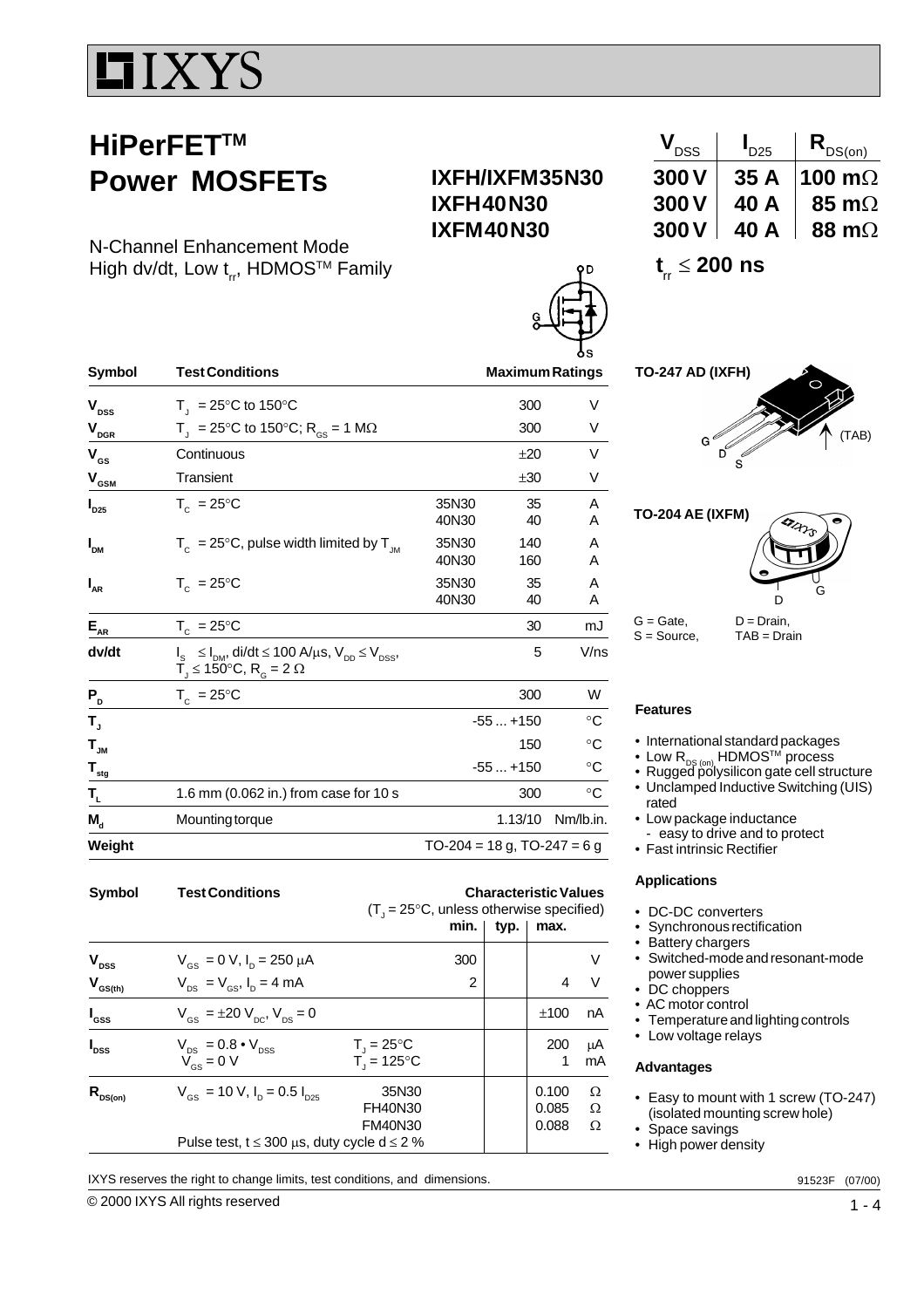# **HIXYS**

### **IXFH 35N30 IXFH 40N30 IXFM 35N30 IXFM 40N30**

| Symbol                      | <b>Test Conditions</b>                                                                                           | <b>Characteristic Values</b><br>$(T_{1} = 25^{\circ}C,$ unless otherwise specified) |      |     |
|-----------------------------|------------------------------------------------------------------------------------------------------------------|-------------------------------------------------------------------------------------|------|-----|
|                             | min.                                                                                                             | typ.                                                                                | max. |     |
| $g_{\rm fs}$                | 22<br>$V_{DS}$ = 10 V; $I_{D}$ = 0.5 $I_{D25}$ , pulse test                                                      | 25                                                                                  |      | S   |
| $C_{\text{iss}}$            |                                                                                                                  | 4800                                                                                |      | рF  |
| $\mathbf{C}_{\mathrm{oss}}$ | $V_{GS}$ = 0 V, $V_{DS}$ = 25 V, f = 1 MHz                                                                       | 745                                                                                 |      | рF  |
| $\mathbf{C}_{\text{rss}}$   |                                                                                                                  | 280                                                                                 |      | рF  |
| $t_{\text{\tiny{d(0n)}}}$   |                                                                                                                  | 20                                                                                  | 30   | ns  |
| t,                          | $V_{\text{GS}}$ = 10 V, $V_{\text{DS}}$ = 0.5 $\bullet$ V <sub>DSS</sub> , I <sub>D</sub> = 0.5 I <sub>D25</sub> | 60                                                                                  | 90   | ns  |
| $t_{d(off)}$                | $R_{\rm g}$ = 2 $\Omega$ (External)                                                                              | 75                                                                                  | 100  | ns  |
| $t_{f}$                     |                                                                                                                  | 45                                                                                  | 90   | ns  |
| $\mathbf{Q}_{\text{g(on)}}$ |                                                                                                                  | 177                                                                                 | 200  | nС  |
| $\mathbf{Q}_{gs}$           | $V_{\text{gs}}$ = 10 V, $V_{\text{ps}}$ = 0.5 $\bullet$ V <sub>DSS</sub> , I <sub>D</sub> = 0.5 I <sub>D25</sub> | 28                                                                                  | 50   | nС  |
| $\mathbf{Q}_{\mathsf{gd}}$  |                                                                                                                  | 78                                                                                  | 105  | nС  |
| $R_{thJC}$                  |                                                                                                                  |                                                                                     | 0.42 | K/W |
| $\mathsf{R}_{\text{thCK}}$  |                                                                                                                  | 0.25                                                                                |      | K/W |



#### **TO-204 AE (IXFM) Outline**



| — ⊙— |            |       |        |       |
|------|------------|-------|--------|-------|
| Dim. | Millimeter |       | Inches |       |
|      | Min.       | Max.  | Min.   | Max.  |
| A    | 38.61      | 39.12 | 1.520  | 1.540 |
| B    |            | 22.22 |        | 0.875 |
| Ċ    | 6.40       | 11.40 | 0.252  | 0.449 |
| D    | 1.45       | 1.60  | 0.057  | 0.063 |
| E    | 1.52       | 3.43  | 0.060  | 0.135 |
| F    | 30.15      | BSC   | 1.187  | BSC   |
| G    | 10.67      | 11.17 | 0.420  | 0.440 |
| н    | 5.21       | 5.71  | 0.205  | 0.225 |
| J    | 16.64      | 17.14 | 0.655  | 0.675 |
| Κ    | 11.18      | 12.19 | 0.440  | 0.480 |
| Q    | 3.84       | 4.19  | 0.151  | 0.165 |
| R    | 25.16      | 26.66 | 0.991  | 1.050 |

| Symbol | <b>Test Conditions</b> |  |
|--------|------------------------|--|
|        |                        |  |

**Source-Drain Diode Characteristic Values**

| Symbol                     | <b>Test Conditions</b>                                                                                   | $(T_{\text{I}} = 25^{\circ}C$ , unless otherwise specified)<br>min.<br>typ.<br>max. |  |            |          |
|----------------------------|----------------------------------------------------------------------------------------------------------|-------------------------------------------------------------------------------------|--|------------|----------|
| $I_{\rm s}$                | $V_{\text{gs}} = 0 V$                                                                                    | 35N30<br>40N30                                                                      |  | 35 A<br>40 | <b>A</b> |
| $I_{\rm SM}$               | Repetitive;<br>pulse width limited by $T_{\mu}$                                                          | 35N30<br>40N30                                                                      |  | 140<br>160 | A<br>A   |
| $\mathbf{V}_{\mathrm{SD}}$ | $I_{\rm r} = I_{\rm s}$ , $V_{\rm cs} = 0$ V,<br>Pulse test, $t \le 300 \mu s$ , duty cycle d $\le 2 \%$ |                                                                                     |  | 1.5        | – V      |
| $\mathbf{t}_\mathrm{rr}$   | $IF = IS$ , -di/dt = 100 A/ $\mu$ s,<br>$V_{p}$ = 100 V                                                  | $T_{\text{J}} = 25^{\circ}C$<br>$T_{\text{J}} = 125^{\circ}C$                       |  | 200<br>350 | ns<br>ns |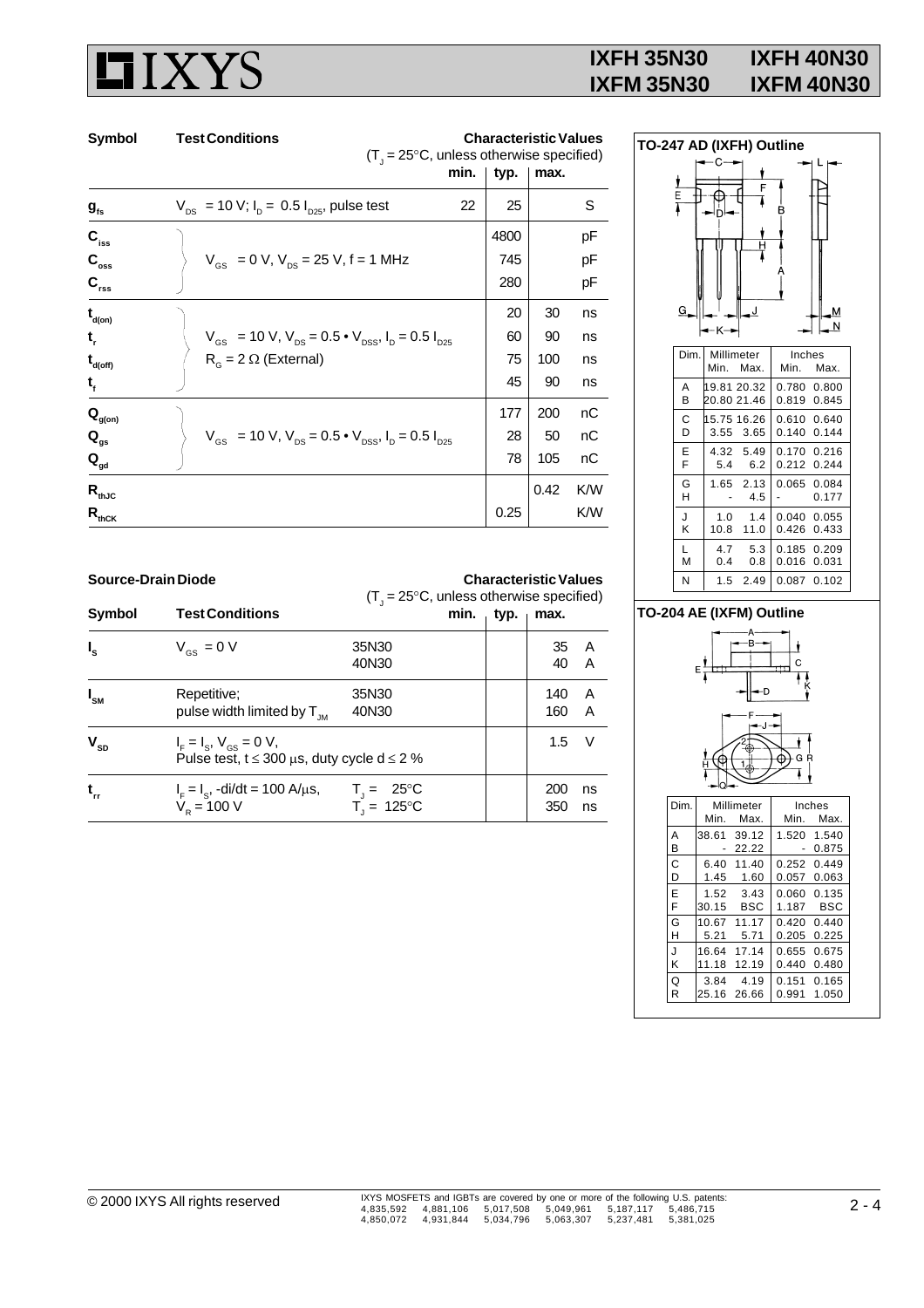

Fig.1. Output Characteristics



Fig. 3. Rds(on) vs. Drain Current





Fig. 2. Input Admittance



Fig. 4. Temperature Dependence of Drain to Source Resistance



Fig. 6. Temperature Dependence of Breakdown Voltage and Threshold Voltage